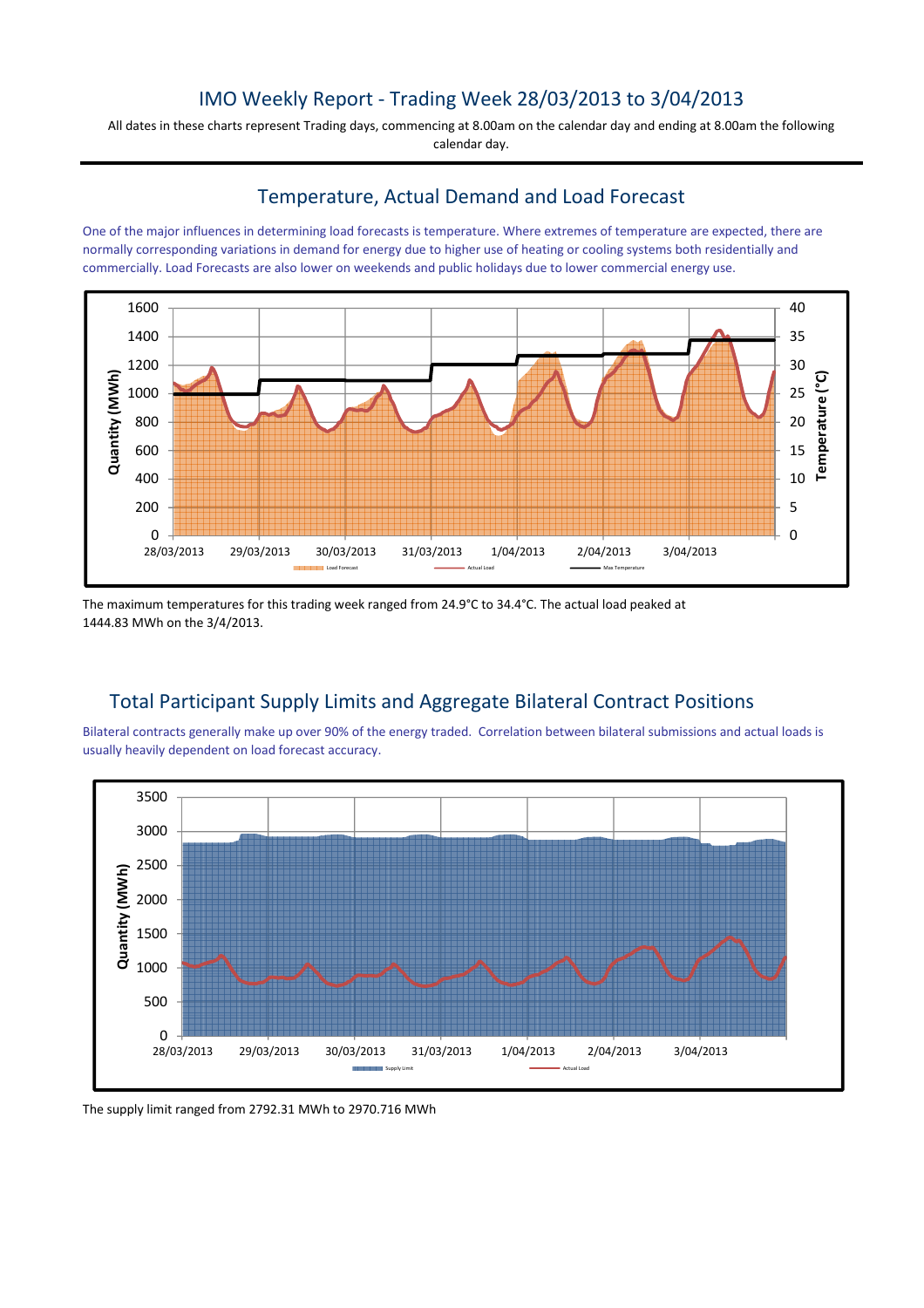## Net Balancing Market Trades

Bilateral contracts and STEM trading are generally based on the forecast energy requirements of Participants. When the forecast requirements are higher or lower than the actual requirements for a day, this Market energy must be bought and sold in the balancing mechanism. This graph shows the estimated net balancing trades.



The majority of the balancing activity this week occurred within Balancing Supply. The maximum balancing demand for the week reached 37.712 MWh on the 3/4/2013. The maximum balancing supply for the week reached -205.196 MWh on the 29/3/2012.

## Total Traded Energy

This chart represents a comparison between the total net energy that is traded in Bilateral Contracts, the STEM and the balancing mechanism. Balancing Supply represents cases in which the total contract position is greater than the demand and customers must supply energy back to balancing. Balancing Demand represents cases in which the total contract position is less than the demand and customers must purchase energy from balancing.



Total balancing supply equalled -27559.55 MWh whereas total balancing demand equalled 236.94 MWh. The Total STEM Traded quantity was 14277.979 MWh, with the STEM Clearing Quantity ranging between 5.602 MWh and 124.06 MWh.